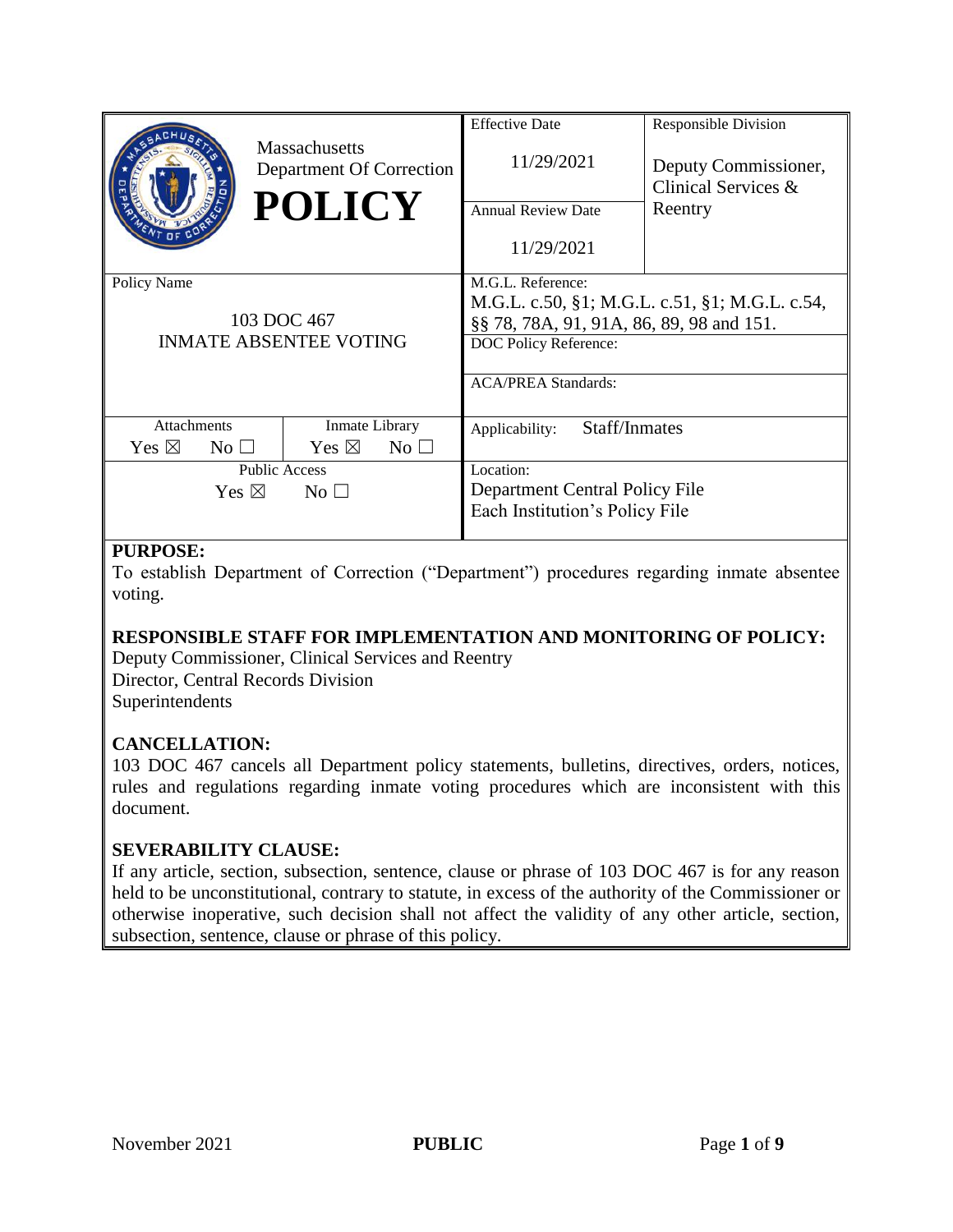# **TABLE OF CONTENTS**

| 467.01 | <b>General Statement</b>                                       | 3 |
|--------|----------------------------------------------------------------|---|
| 467.02 | <b>Qualified Inmate Voters</b>                                 | 3 |
| 467.03 | Procedures for Registering to Vote                             | 3 |
| 467.04 | Procedures for Requesting Absentee Ballots                     | 4 |
| 467.05 | Procedure for Completion of Absentee Ballots                   | 5 |
| 467.06 | Assistance for Inmates with Special Needs or Language Barriers | 5 |
| 467.07 | Dissemination of Voting Information                            | 5 |

# **ATTACHMENTS**

| Attachment #1 | National Voter Registration Form, English and Spanish                  | 7 |
|---------------|------------------------------------------------------------------------|---|
| Attachment #2 | Absentee Ballot Application, English and Spanish                       | 8 |
| Attachment #3 | Absentee Ballot Application by a Family Member, English and<br>Spanish | 9 |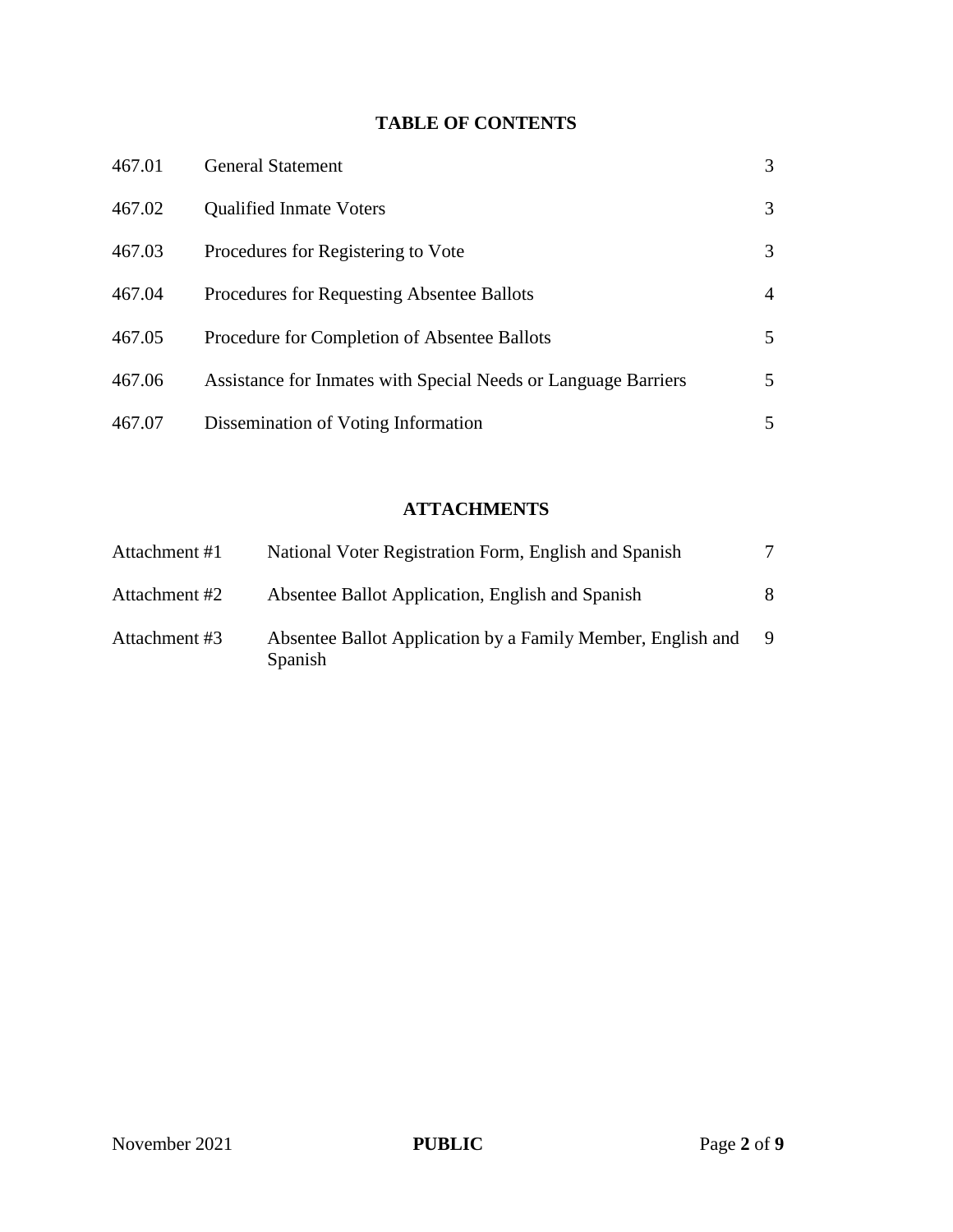#### **467.01 GENERAL STATEMENT**

This policy establishes procedures by which qualified inmate voters may obtain voting information and town clerks may ascertain whether an inmate is a currently incarcerated felon on Election Day, thereby disqualifying him/her/them from voting.

### **467.02 QUALIFIED INMATE VOTERS**

Effective November 27, 2001, statutory voting qualifications were amended to exclude currently incarcerated felons from voting in both state and federal elections. As a result, inmates who were qualified to vote prior to that date may now be ineligible to vote. Inmates will most frequently fall into one (1) of the four (4) categories listed below. Inmates who do not fall within one of the categories below should contact the Massachusetts Election Division for more information concerning their eligibility.

- (1) Currently Incarcerated Felon: If an inmate is currently incarcerated within the Department and serving a felony sentence, that inmate is not eligible to vote.
- (2) Awaiting Trial: If an inmate is awaiting trial in the custody of the Department, that inmate may be eligible to vote as long as they are not concurrently serving a felony sentence.
- (3) Civil Commitment: If an inmate has been civilly committed to Bridgewater State Hospital, MASAC at MCI Plymouth, Massachusetts Correctional Institution at Framingham, or the Massachusetts Treatment Center, that inmate may be eligible to vote as long as they are not concurrently serving a felony sentence.
- (4) Out of State/Federal: If an inmate currently incarcerated within the Department has previously registered to vote in a state other than Massachusetts, they should contact that state and inquire as to voting eligibility.

#### **467.03 PROCEDURES FOR REGISTERING TO VOTE**

- (1) Qualified inmate voters are not required to have previously registered and may instead request an absentee ballot as described in 467.04 below.
- (2) In the event that a qualified inmate wishes to register to vote, he/she/they may do so as follows:
	- (a) By writing to the appropriate city or town clerk or election commission and requesting a voter registration application. Once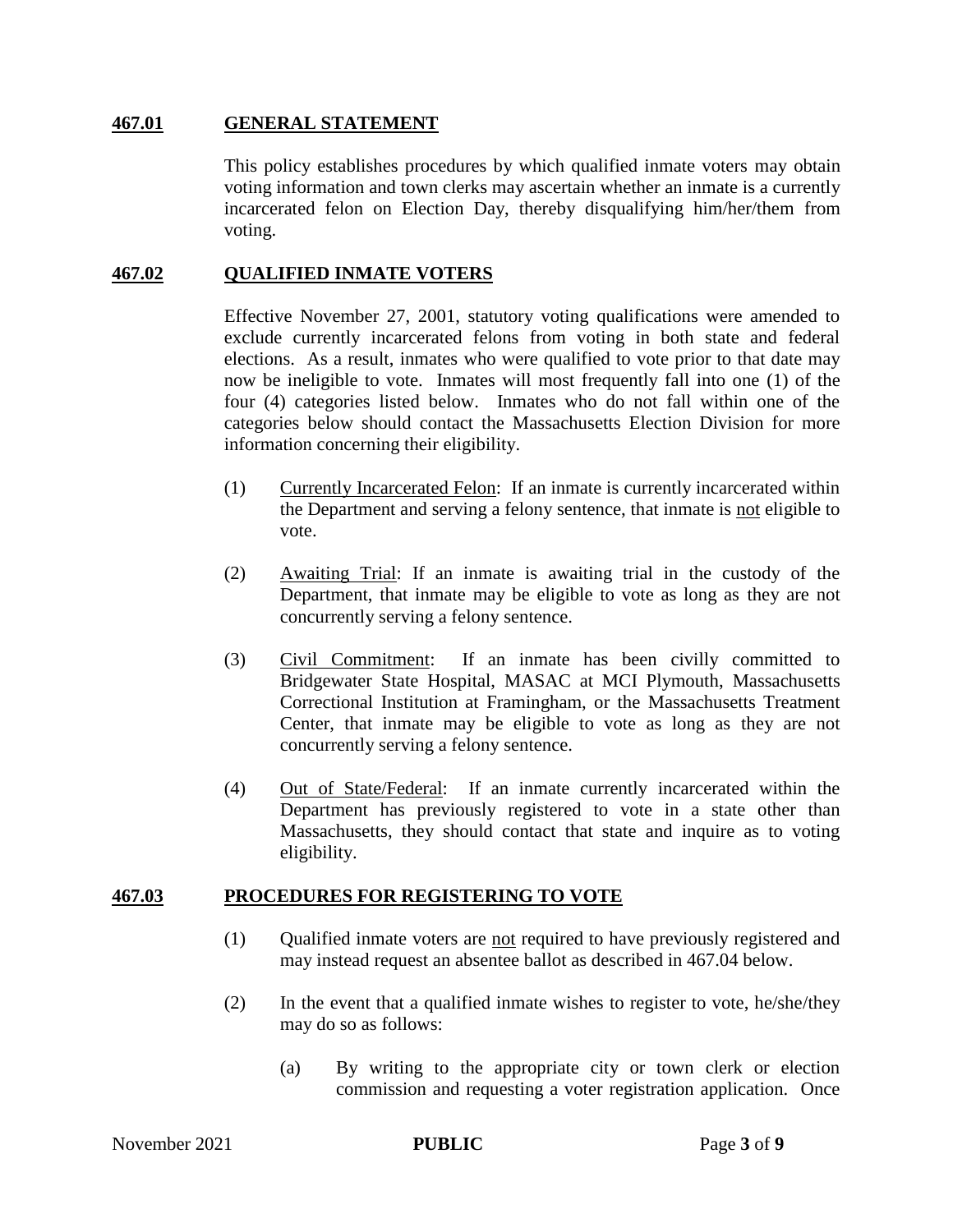obtained, the application must be completed and mailed to the city or town in which the inmate is registering to vote; or

- (b) By completing a National Voter Registration Form pursuant to the Massachusetts Instructions and mailing to the city or town in which the inmate is registering to vote. (Attachment #1).
- (3) There may be a deadline by which a voter registration application must be received in order for an inmate to vote in an upcoming election. Accordingly, inmates should register to vote well in advance of an upcoming election.
- (4) Qualified inmates who register to vote and who expect to be incarcerated during an upcoming election must also apply for an absentee ballot for that election. Registration by itself will not cause an absentee ballot to be mailed to the institution.

#### **467.04 PROCEDURES FOR REQUESTING ABSENTEE BALLOTS**

- (1) Inmates who are otherwise qualified to vote do not have to be previously registered in order to request an absentee ballot.
- (2) In the event that an inmate wishes to request an absentee ballot, they may do so as follows:
	- (a) By completing an Absentee Ballot Application and mailing it to the appropriate city or town clerk or election commission (Attachment #2); or
	- (b) By having a family member complete an Absentee Ballot Application by a Family Member and mailing it to the appropriate city or town clerk or election commission (Attachment #3); or
	- (c) By writing a letter to the appropriate city or town clerk or election commission and providing the following information:
		- 1. Full name;
		- 2. Address as registered (if previously registered);
		- 3. Ward and precinct, if known;
		- 4. Prison address where the inmate wishes the absentee ballot to be sent;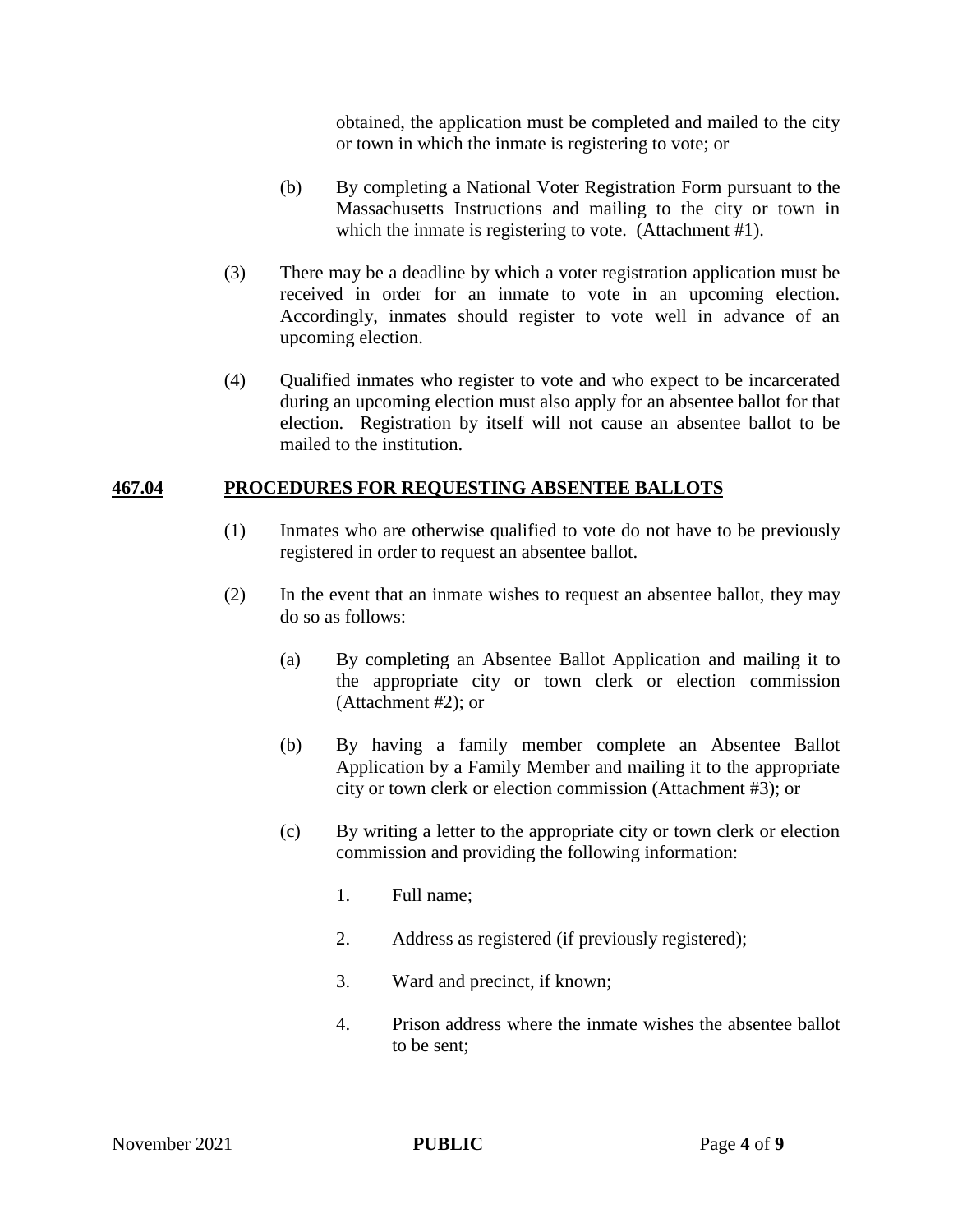- 5. In a primary election, the party ballot the inmate wants (Republican, Democrat or Independent); and
- 6. The inmate's signature.
- (3) Absentee ballots must be received before the close of the polls on Election Day. Accordingly, inmates are responsible for submitting their applications for absentee ballots well in advance of an upcoming election to ensure that they receive the ballot in a timely manner.
- (4) As an inmate absentee voter, it is necessary to request a ballot for each primary or election in which the inmate wishes to vote. Ballots will not be sent automatically.
- (5) Illegal absentee voting, including making a false application, is punishable by a fine of up to \$10,000 and up to five (5) years in prison.

## **467.05 PROCEDURE FOR COMPLETION OF ABSENTEE BALLOTS**

- (1) Inmates should carefully read all enclosed instructions prior to completing the absentee ballot.
- (2) Prior to mailing the completed ballot back to the town or city clerk or election commission, inmates are responsible for reviewing their ballots to ensure that they are completely and correctly filled out and that they are signed in the appropriate spaces.
- (3) Inmates are responsible for completing their absentee ballots early enough to permit the ballot to arrive by mail before the close of the polls on Election Day or the ballot will not be tallied.

## **467.06 ASSISTANCE FOR INMATES WITH SPECIAL NEEDS OR LANGUAGE BARRIERS**

Any inmate who is unable to complete and sign their ballot because of blindness, physical disability, inability to read, or to read in the English languages, may seek assistance in marking their ballot. The helper must print their name and the inmate's name on the envelope, write the reason(s) the inmate needed help, and then sign their name as the assisting person.

#### **467.07 DISSEMINATION OF VOTING INFORMATION**

(1) The Superintendent/designee(s) shall make reasonable efforts to provide inmates with changes in the voting procedure or policies. These steps shall include, but not be limited to: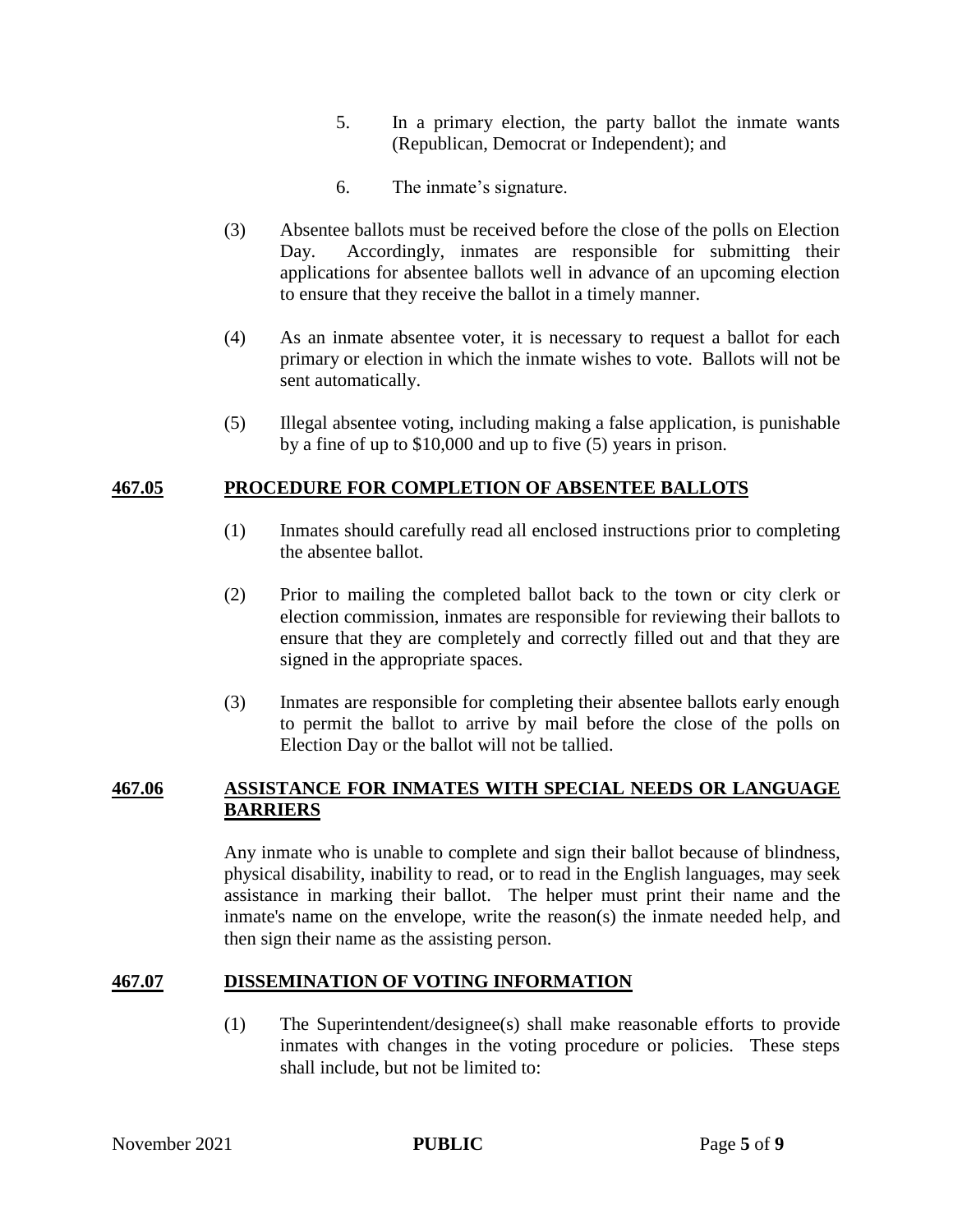- (a) Posting of memoranda;
- (b) Providing current information and forms in the inmate library;
- (c) Providing this policy in tape format for inmates who are sight impaired or unable to read.
- (d) Providing this policy in English and in Spanish and providing Spanish language forms where available.
- (2) The city or town clerk or election commission may upon receipt of an absentee ballot stamped on the outside envelope with language indicating that the ballot has been mailed from a correctional institution contact the Department's Central Records Division at 774-295-6205, Monday through Friday, 8:00 a.m. to 5:00 p.m., to ascertain whether the inmate is a currently incarcerated felon on election day.
- (3) Problems and Questions: Further information may be obtained from either:
	- (a) The appropriate city or town clerk or election commission; or
	- (b) Secretary of the Commonwealth Elections Division McCormack Building, Room 1705 One Ashburton Place Boston, MA 02108

Telephone: 1 (800) 462-8683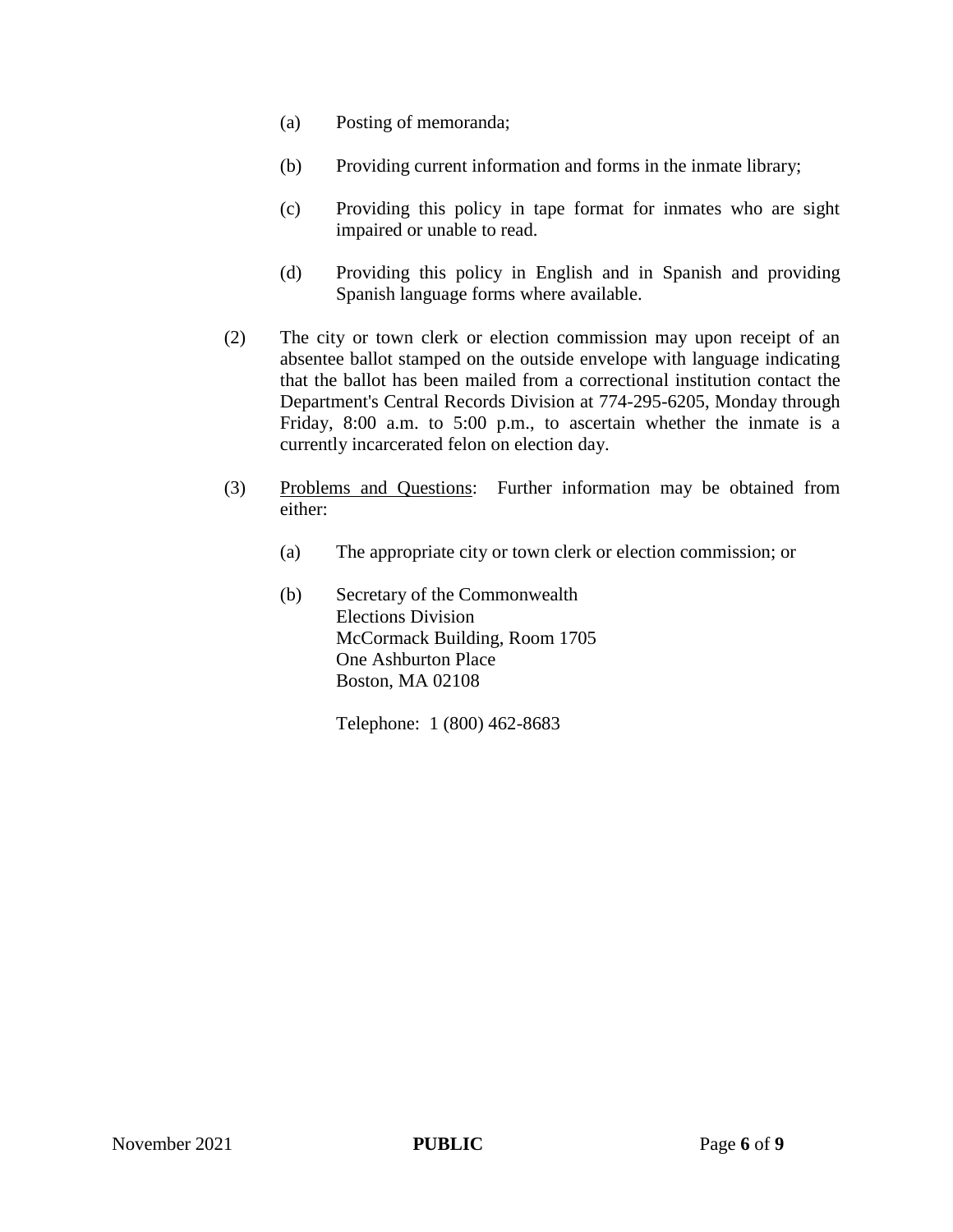# Attachment #1

Not on PowerDMS Can be found on PDCU home page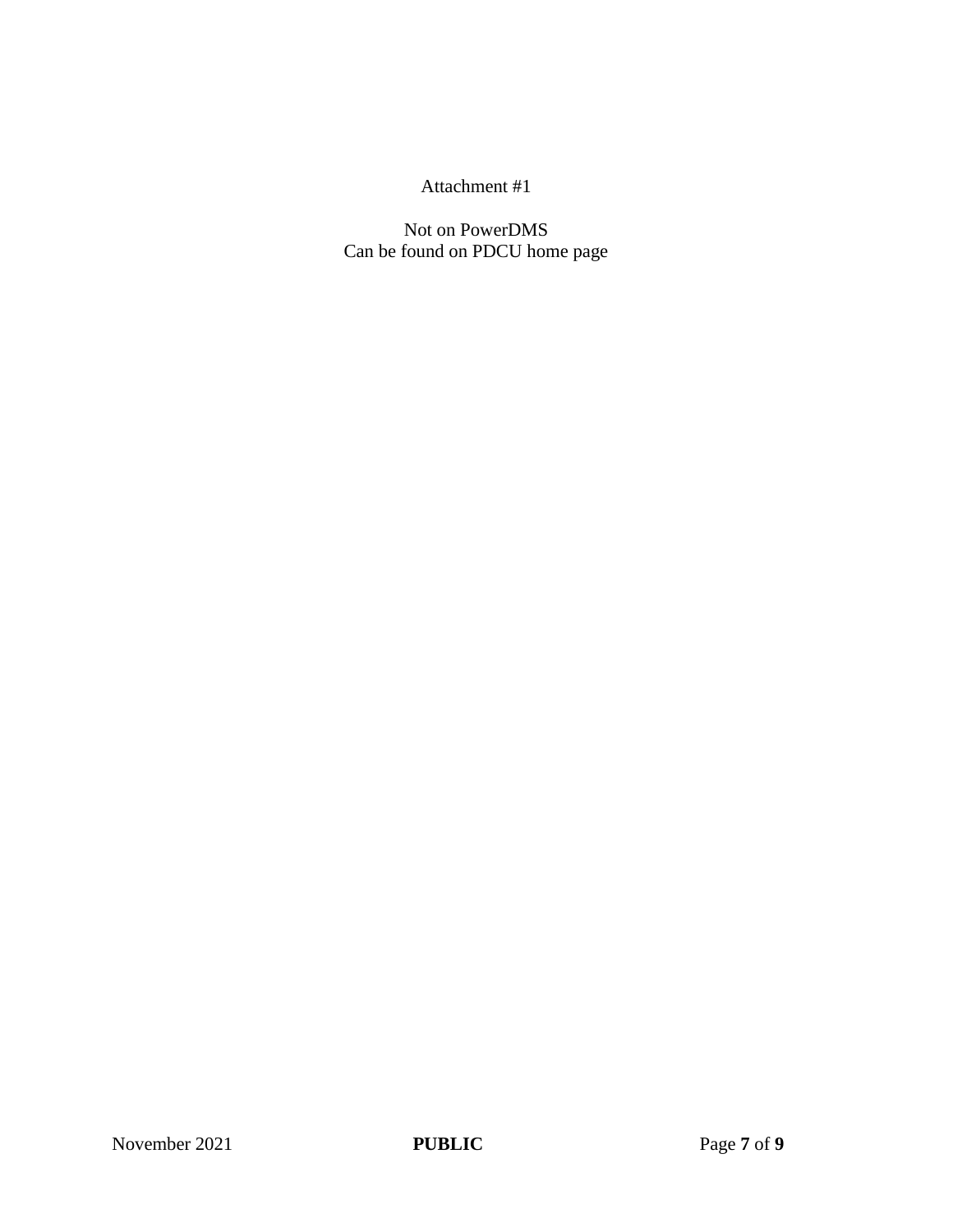## Attachment #2

Not on PowerDMS Can be found on PDCU home page